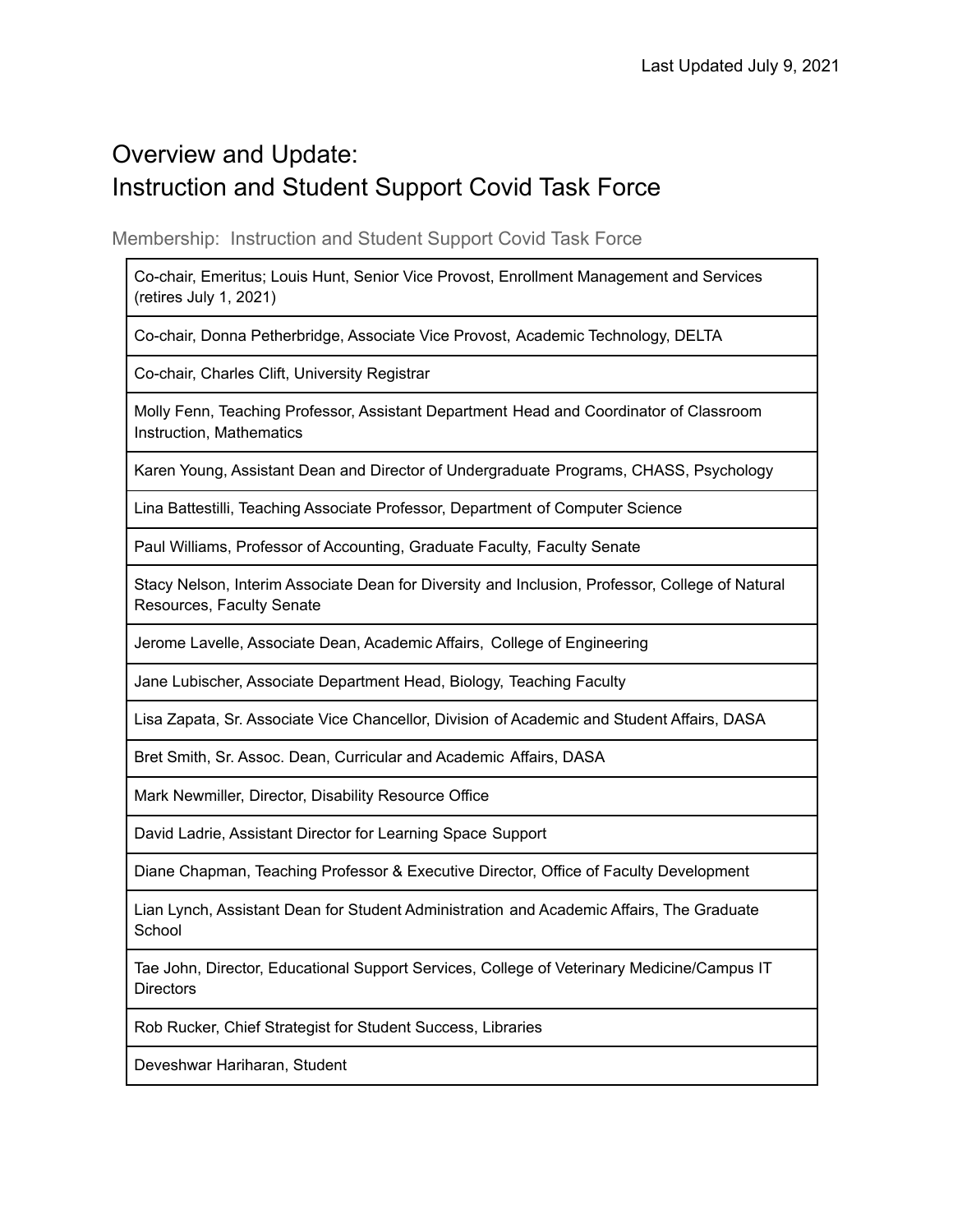Sheariah Stevens, Student

McKenzy Heavlin, Student Body President

## Focus

We have been asked to focus the scope and direction of our conversations to respond to this question:

"**What were the key adaptations made to instruction and student support in the past year that we should adopt permanently to positively impact student success?"**

# Meeting Information: Instruction and Student Support Covid Task Force

Group is currently meeting every Friday morning for one hour via Zoom through the end of July. July 2, July 9 and July 16 our meetings have us working in the subgroups noted below to brainstorm/write in depth about each of the categories mentioned below. July 23 we hope to come together with largely finished subgroup sections and plan to write the final report from there.

### What are we up to?

After several meetings that have involved (a) task force members bringing suggestions back from their constituents and (b) brainstorming by the task force members, we are finding that the recommendations/lessons learned are grouping into the following categories. (A few examples are included to help clarify these categories; these examples are simply that, examples of what might fall under a particular category):

- Best practices for teaching and learning
	- Example: Just in time/regular technology training and support options for instructors; equipment for both instructors and students
- Policies that may be considered in support of student success
	- Example: consideration of whether or not the enhanced S/U grading should be a future option in given situations, perhaps implemented in a different manner
- Technologies that support teaching and learning
	- Example: continue availability of lecture capture in more spaces; create hyflex rooms for meetings/groups
- Student Success Business Practices
	- Example: continuation of a secure telehealth option for students who need counseling or a medical consultation, remotely
- Course delivery options
	- Example: discussion of having more flexibility in course offerings for students that range from online to hybrid to face to face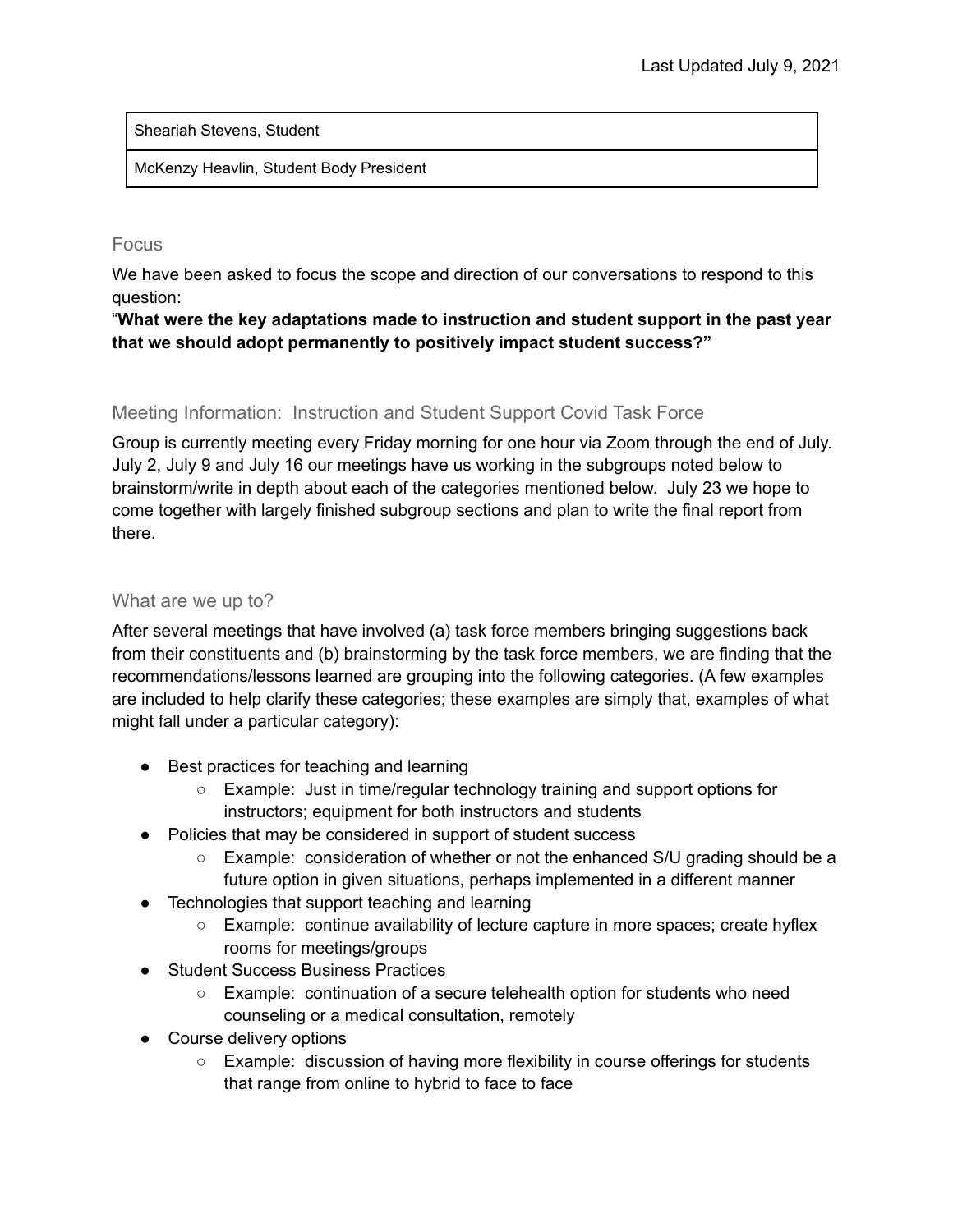Who has the task force talked to so far, and/or gotten data from to date?

- Faculty Senate. There were a few questions from the Faculty Senate survey earlier this year (n=655) that had responses relevant to the work of this group that we've looked at. Specifically there was a question about what was learned during COVID that faculty would want to keep, and we are using the themes that emerged from that response as a touchpoint. A few of the themes from this survey are below:
	- $\circ$  Need help with student engagement, support and training with tech, converting content to online, supporting and connecting with students, managing testing/cheating/assessments; dealing with labs, need reliable internet and equipment that works remotely
	- Keep virtual participation for meetings, conferences, office hours; allow more remote working for faculty and staff
- Student Senate. The Student Senate conducted a survey with around 225 student response. Several of the top key theme takeaways from these students included:
	- Keeping the S/U and drop policies
	- Having hybrid options for courses
	- Having access to recorded lectures
	- Having access to more online classes (by choice) to take if they want to
	- Keeping Zoom office hours as a way to work with instructors
	- Keeping the availability of counseling/mental health checks online and in person, and doing it more often
	- Student emergency fund
	- Ordering food via GrubHub
	- Get rid of: face coverings, only online classes, condensed academic calendars
- Each task force member has connections to various places on campus, and through those connections, we've gotten feedback from and/or have scheduled to get feedback from:
	- College of Sciences Inclusive Excellence [discussions](https://docs.google.com/presentation/d/12FILoms4aIBDFmopfXxa84r-mBvPb_2SvmWxABjHcd8/edit?usp=sharing)
	- Campus IT Directors
	- DELTA Staff (analyzing support calls/data from this past year)
	- Academic Community Partners meeting (includes OIT, Office of Faculty Dev, NC State Libraries & DELTA staff)
	- Academic Associate Deans
	- Women in Tech community
	- Education Technology Committee
	- COE Teaching Professor Community
	- Staff Senate
	- UCCC chair elect and OUCCAS
	- Evaluation of Teaching Committee
	- Classroom Technology Working Group
	- Math department instructors (faculty and TAs) and grad students
	- Graduate Student Association (exec board)
	- Graduate Operations Council